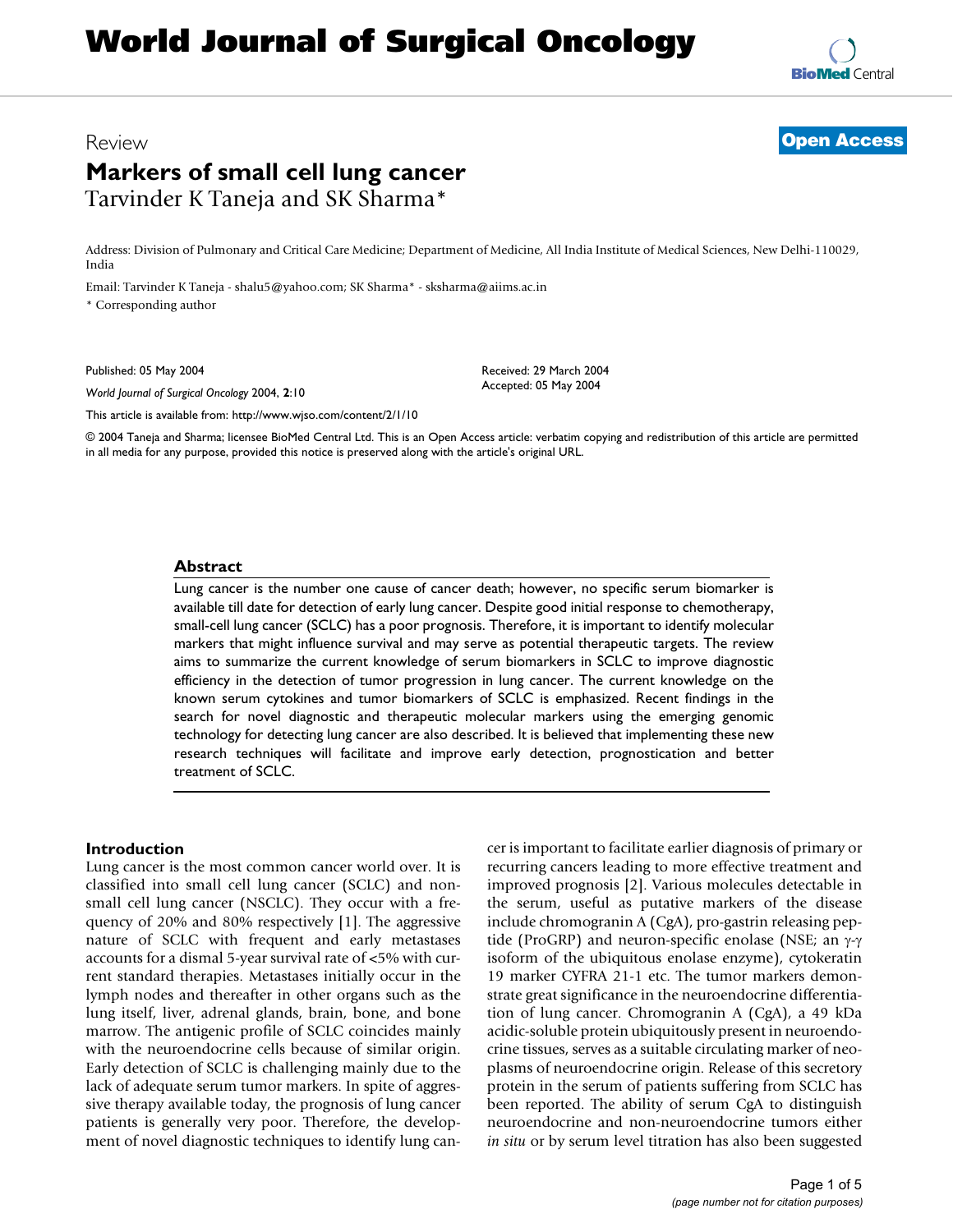[3]. In a report aimed to determine the diagnostic performance of an immunoradiometric assay of CgA in SCLC and to use it as a method for discrimination from neuronspecific enolase (NSE), it has been found that CgA assay shows better diagnostic sensitivity than NSE in SCLC (61% versus 57%), especially in limited disease. In contrast, NSE reflected disease extent more accurately than CgA. It has also been shown that the CgA assay is not affected by hemolysis whereas NSE serum levels greatly increased in hemolysed sera. CgA assaying by this method is a reliable procedure in the diagnosis of SCLC whereas, NSE is suitable marker of choice in staging and monitoring of the disease [3,4].

Recent reports show the expression of selected neuroendocrine markers (CgA, NSE and synaptophysin) confirming the neuroendocrine origin of SCLC and also found the content of two anti-neoplastic cytokines, IL-2 and IL-12 in the tumors [5]. Data on the lowered secretion of the two cytokines, IL-2 and of IL-12 at the time of diagnosis may represent a prognostic factor for survival in SCLC [5].

Gastrin-releasing peptide (GRP), a gut hormone, is present in the nerve fibres, brain and neuroendocrine cells in the fetal lung [6,7]. It was originally isolated from the porcine stomach and is the mammalian counterpart of bombesin. In spite of the elevated levels of plasma GRP in the patients suffering from SCLC, its regular use as a diagnostic marker is not preferred because of its unstable nature in the serum [3].

Various studies have shown that ProGRP is superior to other markers in its ability to differentiate SCLC and NSCLC. ProGRP fragment (31–98) is referred to as a common region to three types of cloned human ProGRP molecules [7-9]. Serum proGRP (31–98) levels, measured by ELISA, and the expression of proGRP as well as GRPR mRNA in SCLC tumor tissues, investigated by reverse transcription-nested polymerase chain reaction (RT-PCR) amplification, in the individuals with SCLC have been reported [10]. Expression of RT-PCR based amplification of transcripts in cancer but not in normal non-neoplastic cells suggests its use for the sensitive detection of rare disseminated or exfoliated cancer cells to improve cancer staging and early detection. RT-PCR assays for seven neuroendocrine marker transcripts including neural cell adhesion molecule (NCAM), protein gene product (PGP 9.5), gastrin, gastrin receptor, synaptophysin, preprogastrin-releasing peptide (preproGRP) and GRP-receptor for the detection of rare exfoliated tumor cells in peripheral venous blood and sputum samples from patients with lung cancer are reported. Amplification of preproGRP transcripts from clinical samples indicates this as a sensitive and specific assay to detect disseminated or exfoliated lung cancer cells either in peripheral blood or sputum samples [11].

#### **Differential immunization for antigen and antibody discovery technology (DIAAD)**

Another very recent approach towards the development of SCLC specific marker is through the antigenic subtraction of neuroblastoma cells. Multiple attempts to generate monoclonal antibodies (MoAbs) against SCLC-specific antigens have failed due to their cross-reactivity with neuroendocrine tissues or normal immune cells.

The concept of DIAAD helps to generate immune response that can be effectively focused on cancer cells. DIAAD follows protocol of induction of tolerance and immunity, conducted in sequential manner to "biologically subtract" the immune response of dominant antigens expressed on the normal cells. This biological subtraction is gained by first eliminating the immune response to the normal healthy cells followed by immunization with the diseased cells [12]. This protocol followed in the laboratory animals directs the immune response specifically towards the antigens expressed in the target and not in the normal cells. Enormous efforts have been made to generate SCLC-specific MoAbs. The DIAAD method allows getting rid of B-cells carrying receptors directed against undesired molecules present on the normal cells prior to the generation of B-cells specific to the target cells [12]. Recently, *Kruger et al* have been able to generate four MoAbs that can recognize tumor-associated antigens expressed on SCLC cells. The antibodies do not cross-react with most of the other undesired cancer cells as well as normal cells. Moreover, the SCLC antigen is present in the sera of patients in a concentration that exceeds 6 logs in comparison with the normal sera, suggesting its role as a secretory marker for the early detection of the disease. The DIAAD technology is able to generate antibodies that detect antigens with broad chemical diversity and supports the utility of these antibodies for the treatment of patients with SCLC as well as in the diagnosis of the disease.

## **DNA markers**

Another major focus in the generation of a sensitive and tumor specific marker in the lung cancer patients is the plasma DNA. The accumulation of genetic alterations is seen very commonly in lung cancers. Amongst microsatellite (MS) alterations, primary lung cancer seldom shows microsatellite instability but more often is depicted by frequent loss of heterozygosity. The levels of free-circulating DNA in the plasma are known to be higher in patients than in healthy controls. Plasma DNA analysis is suggested to be of significance for the prognosis of the disease. Attempts have been made to study and evaluate the sensitivity and specificity of the large group of microsatel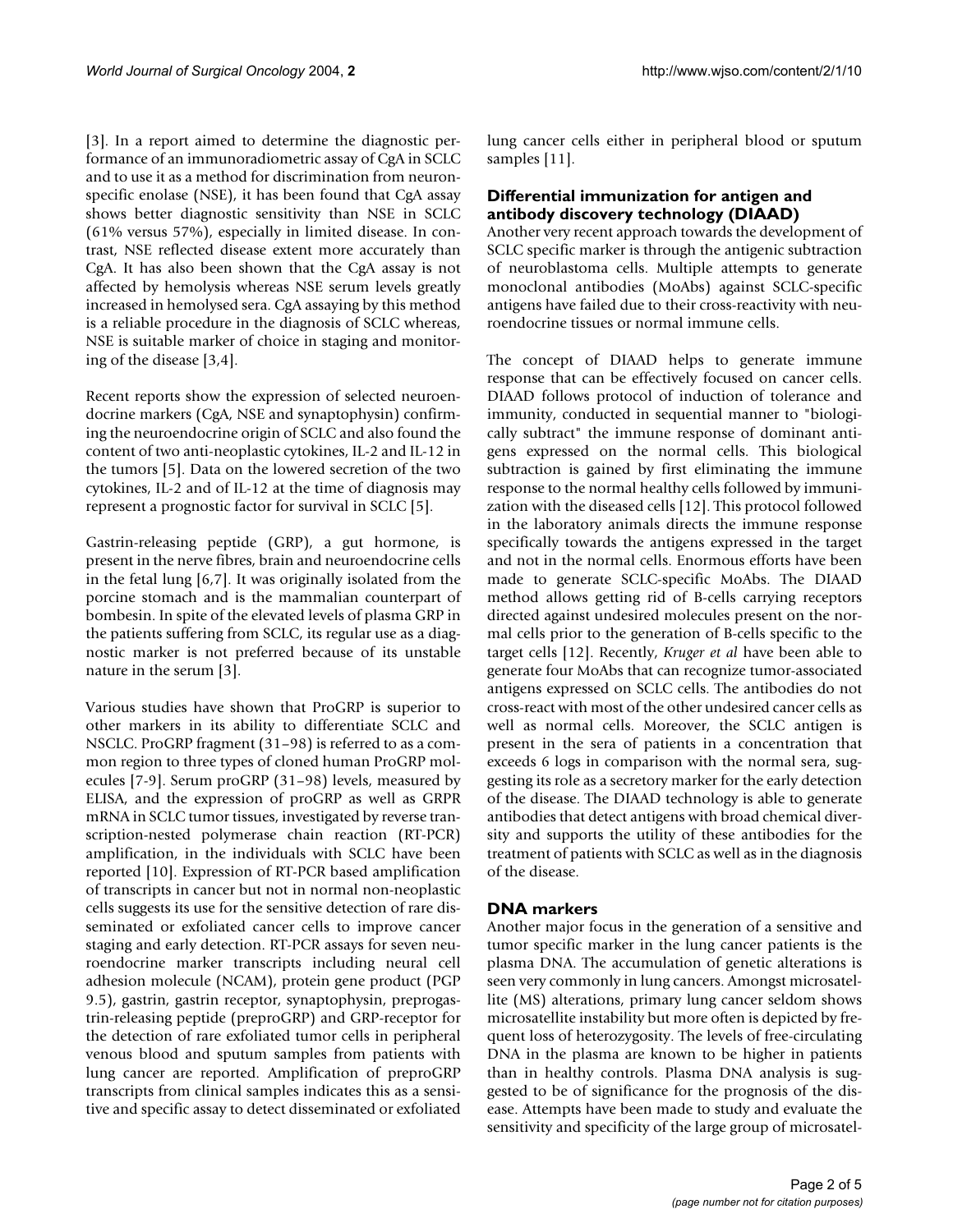lites for the detection of molecular genetic alterations in the plasma and paired tumor DNA of lung cancer patients. The method is useful for monitoring lung cancer progression at different stages of the disease [13].

Reports by *Chen et al* and *Gonzalez et al* show the best sensitivity for characterizing plasma DNA in SCLC at 71% using three molecular markers (ACTBP2, UT762 and AR). The sensitivity in other studies ranged from 23–50% in both SCLC and NSCLC using the same markers as alone or 4–5 markers targeting mainly chromosome arm 3p [14,15].

Small-cell lung cancer (SCLC) cells express various markers of neuronal differentiation associated with deficient activity of the neuron-restricted silencer factor (NRSF). The glycine receptor (GlyR) alpha1 subunit gene, GLRA1, contains a sequence motif for NRSF binding (NRSE) within its 5' UTR, which serves as a cellular surrogate marker for NRSF activity. Expression of GLRA1 in non transformed cells is largely restricted to cells in the spinal cord, retina and brain stem. NRSF-mediated suppression of an expression construct harboring the NRSE of the GLRA1 (GLRA1 NRSE) gene has been shown to be impaired in three of four 'classic' SCLC cell lines, whereas exogenous overexpression of NRSF in NRSF-deficient SCLC cell lines has been reported to reconstitute the silencing of the reporter plasmid [16]. Most interestingly, induction of apoptosis in SCLC cells is reported upon reconstitution of NRSF expression, indicating inhibition of NRSF activity as a crucial step in the carcinogenesis of a subgroup of SCLC [16].

The human achaete-scute homologue 1 (HASH1, ASCL1), a lineage-specific basic helix-loop-helix member of the achaete-scute family, is essential for the generation of pulmonary neuroendocrine (NE) cells during lung development. In small cell lung cancer (SCLC), the gene is highly expressed and the expression of HASH1 correlates with NE features found in SCLCs. A highly sensitive reverse transcription-PCR method for quantifying HASH1 mRNA in clinical samples, using real-time fluorescence resonance energy transfer technology has shown marked and measurable differences existing between SCLCs and other lung tissues (either NSCLC or normal bronchus). This method contributes to diagnosis based on molecular profiling of tumors using HASH1, ASCL1 as a marker for SCLC [17].

## **Role of kinases**

Receptor tyrosine kinases (RTKs) initiate specific intercellular signaling pathways in response to binding of extracellular growth factors and are known to play an important role in regulating normal and cancer cell growth and differentiation. Overexpression of receptor type tyrosine kinase is associated with an aggressive tumor phenotype and poor outcome of various cancers. A tyrosine kinase, c-kit (CD117) oncoprotein is expressed in a variety of tumors including mastocytosis, germ cell tumors, gastrointestinal stromal tumors (GIST) and SCLC. Various analyses have consistently shown that all SCLCs express abundant stem cell factor (SCF) mRNA, and since SCF is the c-kit ligand, it suggests the possible involvement of an autocrine mechanism in the development of c-kit positive SCLCs [18] and LCNECs (large cell neuroendocrine carcinoma) [19]. Reports that over 70% of SCLC cell lines and tumor co-express c-kit and its ligand, SCF suggest that they are part of autocrine loop in these cells [19-21]. SCF appears to be an important growth factor for SCLC cells, because growth suppression has been observed when a kinase defective c-kit was introduced into a c-kit/SCF expressing cell line [22]. Cell lines expressing the c-kit gene are also shown to express either the L- and N-myc genes, however, those cell lines that express the c-myc gene do not express the c-kit gene. Heterologous expression of c-myc correlates with a marked down-regulation of c-kit expression in several small lung cancer cell lines when transfected with a c-myc expression vector. Regulation of c-kit expression by the myc gene family may be partly responsible for the differing biological properties of cell lines and tumors which express Nand L-myc versus those that express c-myc [20]. STI571 is a small synthetic molecule that shows selective inhibition of tyrosine kinase activity and function through competitive inhibition of ATP binding of the enzymes since most of the SCLC expresses c-kit tyrosine kinase oncoprotein, STI571 might be a potential therapeutic agent in the treatment of SCLC [23]. RTKs are a target for novel therapies currently being investigated.

Epidermal growth factor receptor (EGFR) inhibitors and c-Kit inhibitors and c-Met inhibitors are being used. Even though the RTK inhibitors provide a novel mechanism, it is important to realize that lung cancer etiology is a complex process, and eventually standard chemotherapy may need to be used in conjunction with these novel therapies to make an important difference in response rates. The levels of carcinoembryonic antigen (CEA) and the activities of creatine kinase isoenzyme BB (CK-BB) in lung cancers have been reported in the literature. Increased levels of CEA are observed mostly in patients with NSCLC, while enhanced activities of CK-BB in patients with SCLC. A relationship between enhanced levels of CEA or CK-BB and advanced carcinoma has also been demonstrated. The increased values of studied markers seem to indicate the limited possibility of surgical treatment and they are also important in prognosis after the resection of lung tissue [24].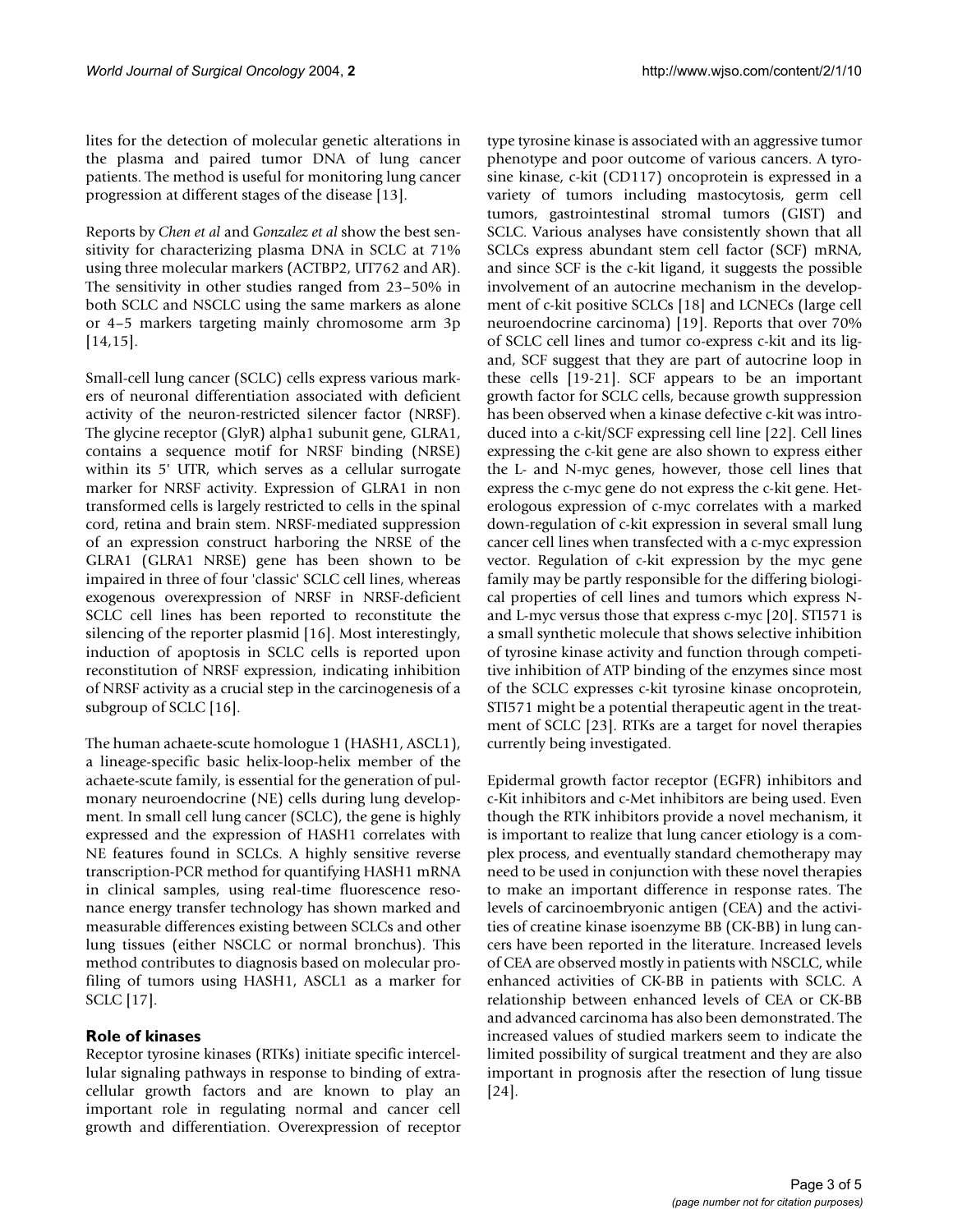#### **Telomerase activity**

Telomerase is an enzyme that adds hexameric TTAGGG nucleotide repeats onto the ends of vertebrate chromosomal DNAs (i.e., telomeres) to compensate for losses that occur with each round of DNA replication. It has been suggested that immortalized cells (including some, but probably not all, cancer cells) continue to proliferate indefinitely because they express telomerase. Cancers that exhibit high levels of telomerase activity, such as all of the small-cell lung cancers are likely to consist mainly of immortal cells. Telomerase activity may be useful both as a diagnostic marker to detect the existence of immortal lung cancer cells in clinical materials and as a target for therapeutic intervention [25].

#### **Significance of apoptotic cell death pathway**

Clonal expression and tumor growth results not only from the acceleration of intrinsic proliferation but also due to escape from apoptotic cell death. Alterations in the normal physiological apoptotic pathway results in a significant survival advantage of the tumor cells even in the unfavorable conditions. The role of Fas cell death receptor pathway is well established in the inhibition of apoptosis. FasR (a member of tumor necrosis factor superfamily) interacts with FasL to trigger cells to undergo apoptosis. Evidences suggest that the Fas expression is clearly decreased in lung tumor, regardless of the histological type, with clear over expression of FasL in the high grade SCLC tumors [26].

Hopkins-Donaldson *et al* have demonstrated the resistance of small cell lung cancer cell lines to FasL and TRAILinduced apoptosis, which could be explained by an absence of Fas and TRAIL-R1 mRNA expression and a deficiency of surface TRAIL-R2 protein [27]. Reduced levels of Fas, TRAIL-R1 and caspase-8 mRNA molecules in SCLC tumors compared to NSCLC tumors justify the resistance of SCLC cells to apoptosis mediated by death receptors. RT-PCR studies on loss of expression of caspase-8 in most of SCLC cell lines but with retained expression in all 22 non-SCLC (NSCLC) lines tested have been reported. Recent reports indicate that caspase-8 expression is lost via a combination of promoter methylation and allelic loss in a subset of neuroblastomas [28].

SCLC is surrounded by an extensive stroma of extracellular matrix (ECM) at both primary and metastatic sites. Adhesion of SCLC cells to matrix enhances tumorigenicity and confers resistance to chemotherapeutic agents as a result of beta1 integrin-stimulated tyrosine kinase activation, suppressing chemotherapy-induced apoptosis. SCLC may create a specialized microenvironment, and the survival of cells bound to ECM could explain the partial responses and local recurrence of SCLC often seen clinically after chemotherapy. Strategies based on blocking beta1 integrin-mediated survival signals may represent a new therapeutic approach to improve the response to chemotherapy in SCLC [29].

### **Conclusions**

In conclusion, availability of tumor markers such as serum CgA, GRP and proGRP as determinants of disease in SCLC may improve the overall outlook. DIAAD's capacity to elicit a robust response to broad range of nondominant cancer antigens uniquely expressed on SCLC allows generation of specific MoAbs against SCLC antigens. These specific MoAbs may serve as a crucial biomarker for early diagnosis of the disease, as well as for the therapeutic intervention for SCLC. Presently, the diagnosis of SCLC is made at an advanced stage with a dismal outlook, however, its early detection may promise a cure. Thus, the addition of an early new diagnostic test for SCLC will indisputably save many lives and also help in the prolonged survival of patients suffering from this devastating disease.

#### **Competing interests**

None declared.

#### **Authors' contribution**

SKS conceived the idea besides holding the major contribution in editing and giving the final shape to this article. TKT contributed in literature search and the preparation of the draft of the article.

#### **References**

- 1. Travis WD, Colby TV, Corrin B, Shimosato Y, Brambilla E: **World Health Organization. Histological typing of lung and pleural tumors. International histological classification of tumors.** Third edition. Berlin, Springer Verlag; 1999.
- 2. Chute JP, Chen T, Feigal E, Simon R, Johnson BE: **[Twenty years of](http://www.ncbi.nlm.nih.gov/entrez/query.fcgi?cmd=Retrieve&db=PubMed&dopt=Abstract&list_uids=10561217) [phase III trials for patients with extensive-stage small-cell](http://www.ncbi.nlm.nih.gov/entrez/query.fcgi?cmd=Retrieve&db=PubMed&dopt=Abstract&list_uids=10561217) [lung cancer: perceptive progress.](http://www.ncbi.nlm.nih.gov/entrez/query.fcgi?cmd=Retrieve&db=PubMed&dopt=Abstract&list_uids=10561217)** *J Clin Oncol* 1999, **17:**1794-1801.
- 3. Pujol JL, Quantin X, Jacot W, Boher JM, Grenier J, Lamy PJ: **[Neu](http://www.ncbi.nlm.nih.gov/entrez/query.fcgi?cmd=Retrieve&db=PubMed&dopt=Abstract&list_uids=10.1016/S0169-5002(02)00513-5)[roendocrine and cytokeratin serum markers as prognostic](http://www.ncbi.nlm.nih.gov/entrez/query.fcgi?cmd=Retrieve&db=PubMed&dopt=Abstract&list_uids=10.1016/S0169-5002(02)00513-5) [determinants of small cell lung cancer](http://www.ncbi.nlm.nih.gov/entrez/query.fcgi?cmd=Retrieve&db=PubMed&dopt=Abstract&list_uids=10.1016/S0169-5002(02)00513-5)[.](http://www.ncbi.nlm.nih.gov/entrez/query.fcgi?cmd=Retrieve&db=PubMed&dopt=Abstract&list_uids=12581564)** *Lung Cancer* 2003, **39:**131-138.
- 4. Giovanella L, Ceriani L, Bandera M, Garancini S: **[Immunoradiomet](http://www.ncbi.nlm.nih.gov/entrez/query.fcgi?cmd=Retrieve&db=PubMed&dopt=Abstract&list_uids=11288956)ric assay of chromogranin A in the diagnosis of small cell lung [cancer. Comparative evaluation with neuron-specific eno](http://www.ncbi.nlm.nih.gov/entrez/query.fcgi?cmd=Retrieve&db=PubMed&dopt=Abstract&list_uids=11288956)[lase.](http://www.ncbi.nlm.nih.gov/entrez/query.fcgi?cmd=Retrieve&db=PubMed&dopt=Abstract&list_uids=11288956)** *Int J Biol Markers* 2001, **16:**50-55.
- 5. Kasprzak A, Przewozna M, Surdyk-Zasada J, Zabel M: **[The expres](http://www.ncbi.nlm.nih.gov/entrez/query.fcgi?cmd=Retrieve&db=PubMed&dopt=Abstract&list_uids=14655151)[sion of selected neuroendocrine markers and of anti-neo](http://www.ncbi.nlm.nih.gov/entrez/query.fcgi?cmd=Retrieve&db=PubMed&dopt=Abstract&list_uids=14655151)[plastic cytokines \(IL-2 and IL-12\) in lung cancers.](http://www.ncbi.nlm.nih.gov/entrez/query.fcgi?cmd=Retrieve&db=PubMed&dopt=Abstract&list_uids=14655151)** *Folia Morphol (Warsz)* 2003, **62:**497-499.
- 6. Sunday ME, Choi N, Spindel ER, Chin WW, Mark EJ: **[Gastrin-releas](http://www.ncbi.nlm.nih.gov/entrez/query.fcgi?cmd=Retrieve&db=PubMed&dopt=Abstract&list_uids=10.1016/0046-8177(91)90011-D)[ing peptide gene expression in small cell and large cell undif](http://www.ncbi.nlm.nih.gov/entrez/query.fcgi?cmd=Retrieve&db=PubMed&dopt=Abstract&list_uids=10.1016/0046-8177(91)90011-D)[ferentiated lung carcinomas](http://www.ncbi.nlm.nih.gov/entrez/query.fcgi?cmd=Retrieve&db=PubMed&dopt=Abstract&list_uids=10.1016/0046-8177(91)90011-D)[.](http://www.ncbi.nlm.nih.gov/entrez/query.fcgi?cmd=Retrieve&db=PubMed&dopt=Abstract&list_uids=1668786)** *Hum Pathol* 1991, **22:**1030-1039.
- 7. Miyake Y, Kodama T, Yamaguchi K: **[Pro-gastrin-releasing peptide](http://www.ncbi.nlm.nih.gov/entrez/query.fcgi?cmd=Retrieve&db=PubMed&dopt=Abstract&list_uids=8174119) [\(31–98\) is a specific tumor marker in patients with small cell](http://www.ncbi.nlm.nih.gov/entrez/query.fcgi?cmd=Retrieve&db=PubMed&dopt=Abstract&list_uids=8174119) [lung carcinoma.](http://www.ncbi.nlm.nih.gov/entrez/query.fcgi?cmd=Retrieve&db=PubMed&dopt=Abstract&list_uids=8174119)** *Cancer Res* 1994, **54:**2136-2140.
- 8. Aoyagi K, Miyake Y, Urakami K, Kashiwakuma T, Hasegawa A, Kodama T, Yamaguchi K: **[Enzyme immunoassay of immunore](http://www.ncbi.nlm.nih.gov/entrez/query.fcgi?cmd=Retrieve&db=PubMed&dopt=Abstract&list_uids=7720242)active progastrin-releasing peptide (31–98) as tumor marker [for small-cell lung carcinoma: development and evaluation.](http://www.ncbi.nlm.nih.gov/entrez/query.fcgi?cmd=Retrieve&db=PubMed&dopt=Abstract&list_uids=7720242)** *Clin Chem* 1995, **41:**537-543.
- 9. Yamaguchi K, Aoyagi K, Urakami K, Fukutani T, Maki N, Yamamoto S, Otsubo K, Miyake Y, Kodama T: **[Enzyme-linked immunosorb](http://www.ncbi.nlm.nih.gov/entrez/query.fcgi?cmd=Retrieve&db=PubMed&dopt=Abstract&list_uids=7559089)[ent assay of pro-gastrin-releasing peptide for small cell lung](http://www.ncbi.nlm.nih.gov/entrez/query.fcgi?cmd=Retrieve&db=PubMed&dopt=Abstract&list_uids=7559089)**